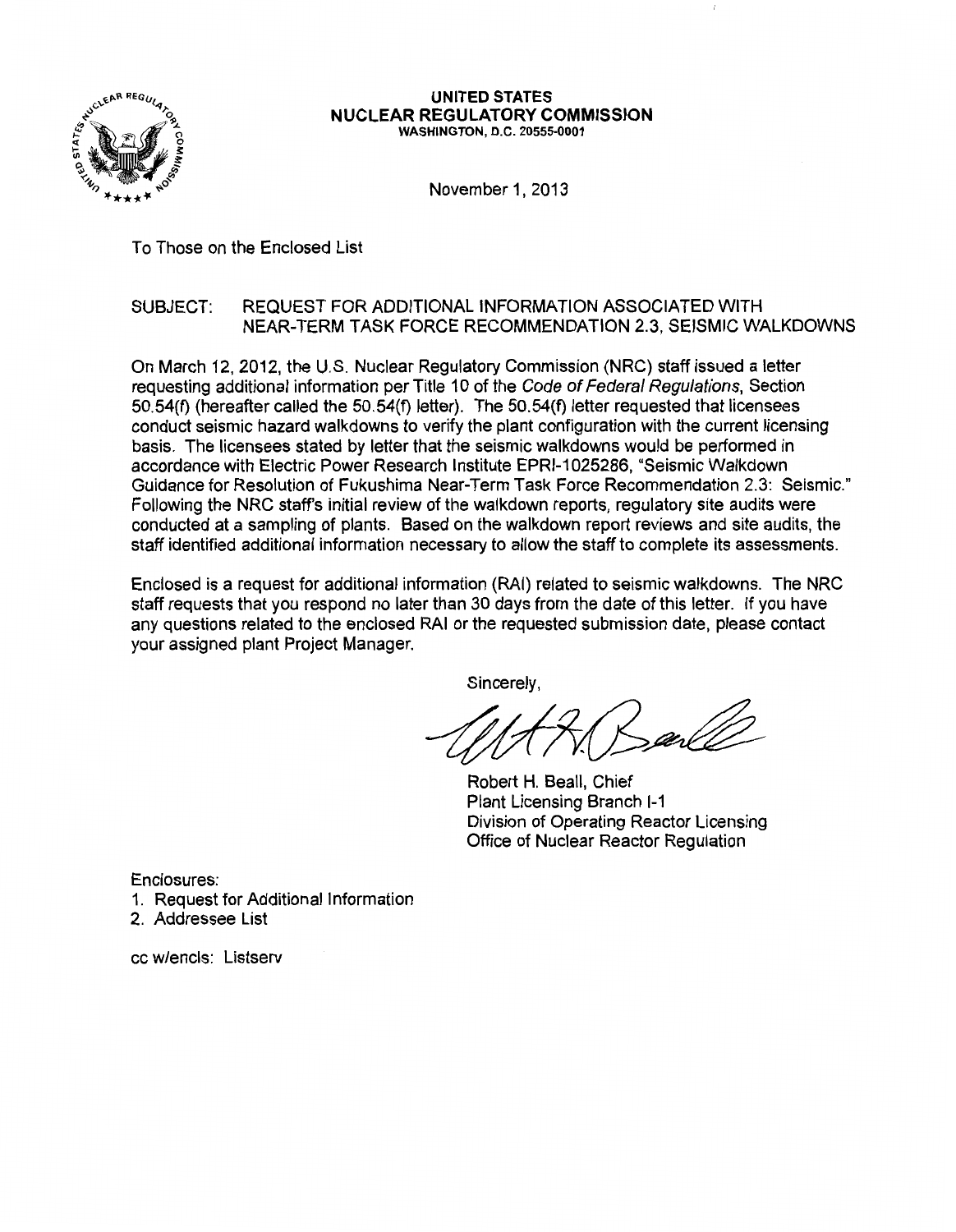# REQUEST FOR ADDITIONAL INFORMATION

## Seismic Walkdowns

On March 12, 2012, the U.S. Nuclear Regulatory Commission (NRC) staff issued a letter requesting additional information per Title 10 of the Code of Federal Regulations, Section 50.54(f) (hereafter called the 50.54(f) letter). The 50.54(f) letter requested that licensees conduct seismic hazard walkdowns to verify the plant configuration with the current licensing basis (CLB). The licensees stated by letter that the seismic walkdowns would be performed in accordance with Electric Power Research Institute EPRI-1025286, "Seismic Walkdown Guidance for Resolution of Fukushima Near-Term Task Force Recommendation 2.3: Seismic" (walkdown guidance). Following the NRC staff's initial review of the walkdown reports, regulatory site audits were conducted at a sampling of plants. Based on the walkdown report reviews and site audits, the staff identified additional information necessary to allow the staff to complete its assessments.

## 1. Conduct of the walkdowns, determination of potentially adverse seismic conditions (PASCs), dispositioning of issues, and reporting

As a result of the audits and walkdown report reviews, the NRC staff noted that licensees' interpretations of the seismic walkdown guidance varied, which resulted in meaningful differences in the process used to disposition identified issues and in the documentation that was provided to the NRC staff. In particular, the application of engineering judgment in determining what constituted a potentially adverse seismic condition (PASC), the threshold for conducting licensing basis evaluations (LBEs), and determining what information was to be reported to the NRC staff varied.

The NRC staff intended that conditions initially marked No (N) or Unknown (U) in the field by the seismic walkdown engineers (SWEs) for which an analysis or calculation was performed would be considered as PASCs and that an analysis or calculation constituted an LBE. The walkdown guidance allows for analysis as part of engineering judgment; however, the intent was to allow for only simple analyses that could be readily performed in support of engineering judgment. Further, the walkdown activities were intended to allow for transparency in the licensee's process to demonstrate that PASCs were appropriately identified, that they were addressed in an appropriate manner, and the basis documented such that the current condition of the plant was clearly consistent with the CLB with regard to seismic capability.

During the audits, the NRC staff identified examples of field observations that were deemed not to be PASCs. However, the basis for the determination was not clearly recorded. In some cases, the field checklists were amplified by noting that the basis was engineering judgment. During site audit discussions, the staff was able to trace the basis for the engineering judgments and found that in many cases they were appropriate. It is expected that these situations would not be included in the walkdown report.

There were other situations that a PASC and LBE were not reported; however, the NRC staff found during the audit that a calculation, analysis (more than just simple), or evaluation was conducted but informally. An example is a confirmatory calculation performed to demonstrate that six anchor bolts out of eight was not a seismically adverse condition. Another example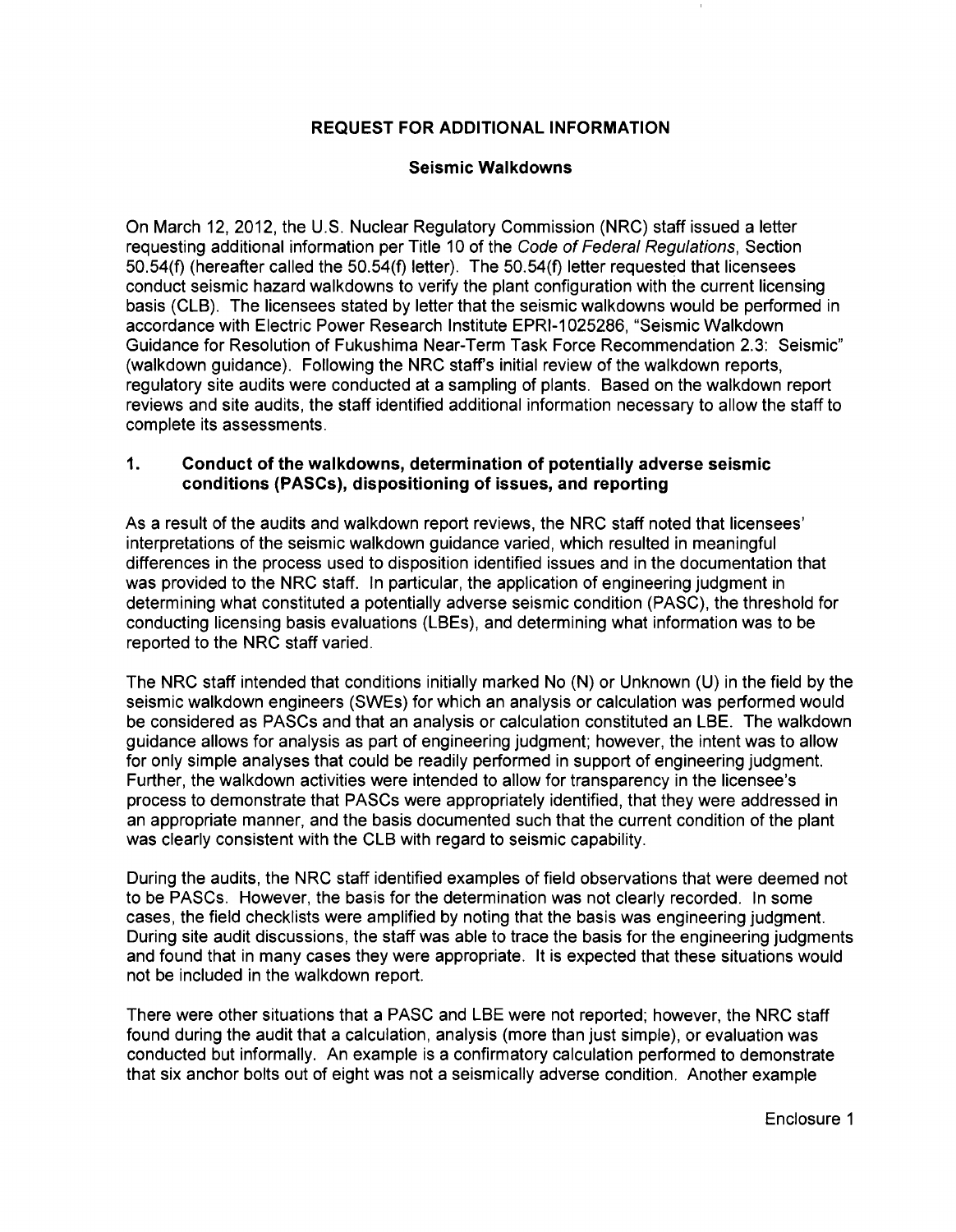would be an analysis to demonstrate that an existing, slightly short weld was as seismically sound as the prescribed weld length in the plant design documentation. The staff expected these types of conditions and evaluations to be captured in the licensee's normal plant processes (e.g., condition report or corrective action program (CAP)), and also reported in the walkdown report, since they were potentially adverse seismic conditions that required more than applying judgment or simple analysis to address.

The NRC staff also found that the process that was used to deal with a field observation that was deemed to be a PASC was also not completely described or captured in the report. In many cases, the licensee reported that an LBE was not performed. However, during the audits, it was clear that an LBE (or an equivalent determination method) was performed and used in determining whether a PASC should be entered into the CAP. The staff expects that these conditions would be reported in the walkdown report.

On the whole, through the audits, the NRC staff found that it was able to conclude that the intent of the guidance was met when the licensee's overall process was completely explained, the information was updated to reflect the actual process, and results were updated. The self-assessments conducted by the licensees of the audited plants also identified the lapse in the description of the process used by the licensee to identify a PASC and disposition it.

Therefore, in order to clarify the process that was followed, please provide a description of the overall process used by the licensee (and its contractors) to evaluate observations identified in the field by the SWEs. The process should include how a field observation was determined to be a PASC or not and how the bases for determinations were recorded. Once a determination was made that an observation was a PASC, describe the process for creating a condition report (or other tracking mechanism), performing the LBE (or other determination method), and the resultant action, such as entering it into the CAP, or documenting the result and basis.

Also, in order to confirm that the reported information supports concluding that the plant meets the CLB, please follow one of the following three acceptable alternatives:

- (a) Provide a supplement to the table or text from the original walkdown report, if needed, to include similar conditions as the above examples and situations and for conditions for which a calculation, analysis (if more than a simple analysis), or evaluation was used for a determination. The supplement should include a short description of each condition, how it was dispositioned and the basis for the disposition, as follows: 1) for each condition that was entered into the CAP, provide the CAP reference number, initiation date, and (if known) the planned completion date, or 2) for all other conditions, provide the result of the LBE (or other determination method), the basis for the result, and how (or where) the result was captured in the plant's documentation or existing plant process.
- (b) Following the plant's standard procedures, confirm that a new CAP entry has been made to verify if appropriate actions were taken when reporting and dispositioning identified PASCs (including conditions for which a calculation, analysis (if more than a simple analysis), or evaluation was used for a determination). The eventual CAP closeout, including the process followed and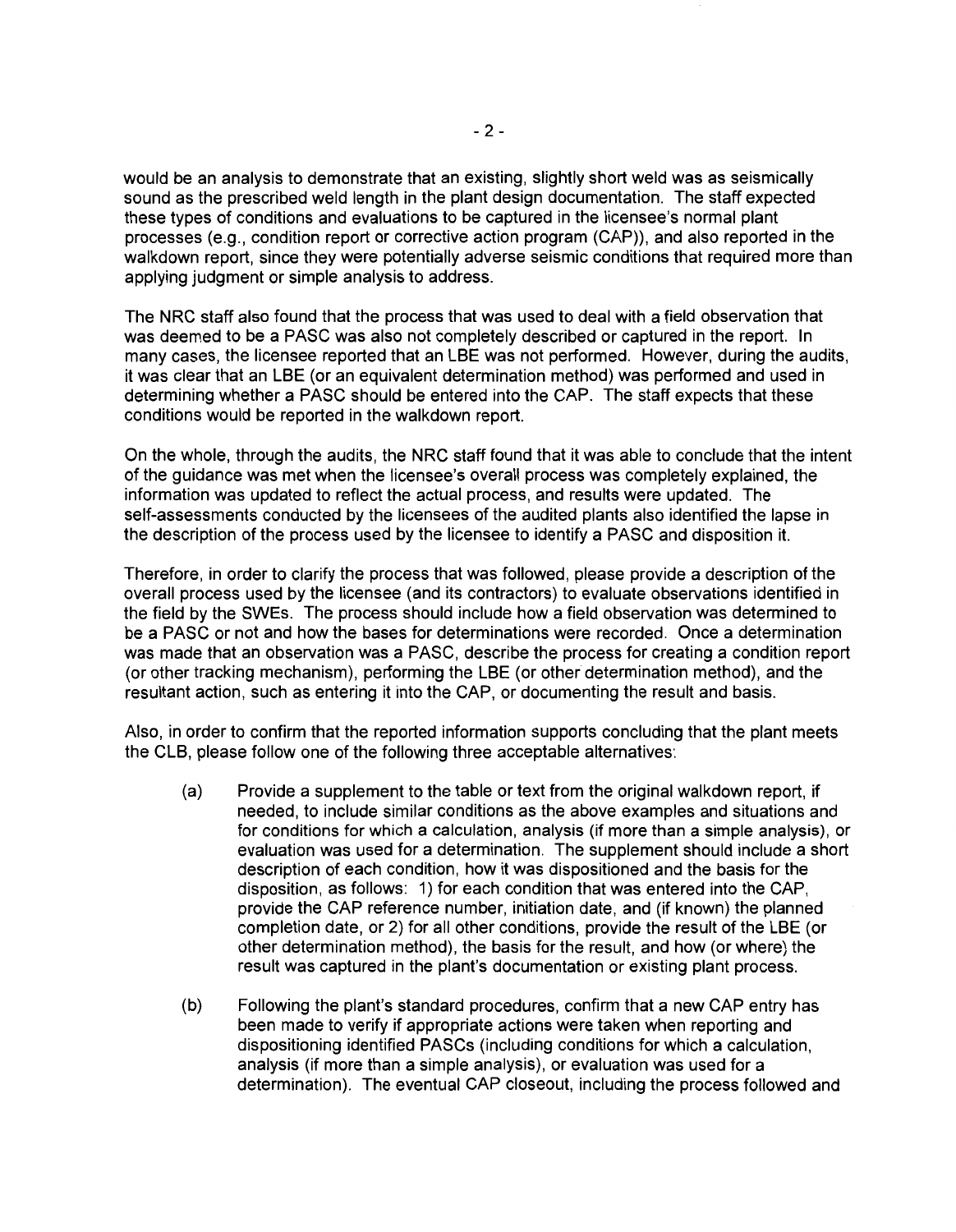actions taken, should be in sufficient detail to enable NRC resident inspectors to follow up.

(c) If no new conditions are identified for addition to the supplement or the CAP entry mentioned above is deemed not necessary, provide a statement of confirmation that all potentially seismic adverse conditions (including conditions for which a calculation, analysis (if more than a simple analysis), or evaluation was used for a determination) identified during the walkdowns and walk-bys were addressed and included in the report to the NRC.

## **2. Conduct of the Peer Review Process**

As a result of the walkdown report reviews, the NRC staff noted that some descriptions of the peer reviewers and the peer review process that was followed were varied and, in some cases, unclear. In some cases, the staff could not confirm details of the process, such as if the entire process was reviewed by the peer review team, who were the peer reviewers, what was the role of each peer reviewer, and how the reviews affected the work, if at all, described in the walkdown guidance.

Therefore, in order to clarify the peer review process that was actually used, please confirm whether the following information on the peer review process was provided in the original submittal, and if not, provide the following.

- (a) Confirmation that the activities described in the walkdown guidance on page 6-1 were assessed as part of the peer review process.
- (b) A complete summary of the peer review process and activities. Details should include confirmation that any individual involved in performing any given walkdown activity was not a peer reviewer for that same activity. If there were cases in which peer reviewers reviewed their own work, please justify how this is in accordance with the objectives of the peer review efforts.

Also, if there are differences from the original submittal, please provide a description of the above information. If there are differences in the review areas or the manner in which the peer reviews were conducted, describe the actual process that was used.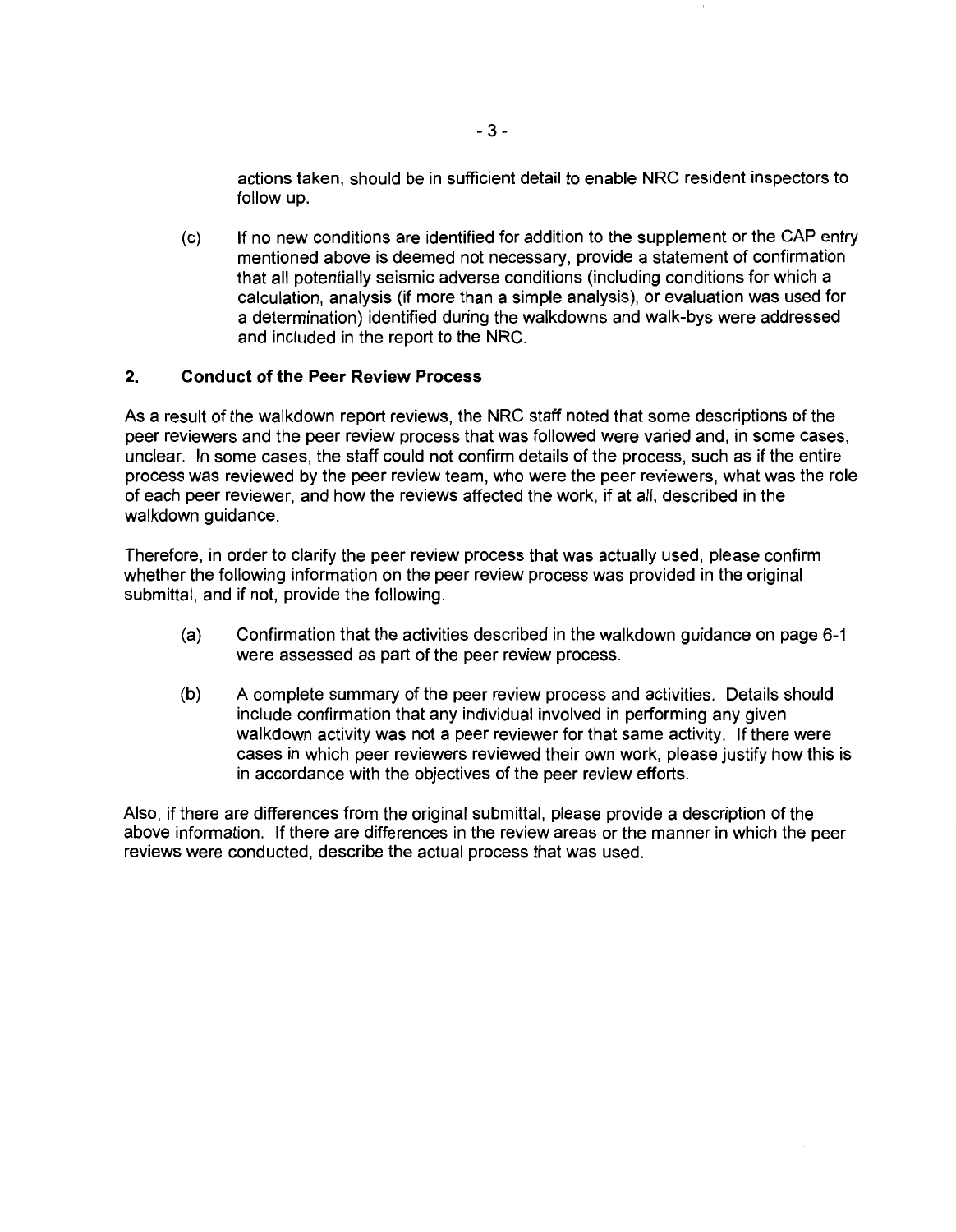### **List of Addressees**

Arkansas Nuclear One. Units 1 and 2 Docket Nos. 50-313 and 50-368

Vice President, Operations Arkansas Nuclear One Entergy Operations, Inc. 1448 S.R. 333 Russellville, AR 72802

Browns Ferry Nuclear Plant. Units 1. 2. and 3 Docket Nos. 50-259. 50-260 and 50-296

Mr. Joseph W. Shea Vice President, Nuclear Licensing Tennessee Valley Authority 1101 Market Street, LP 3D-C Chattanooga, TN 37402-2801

Brunswick Steam Electric Plant. Units 1 and 2 Docket Nos. 50-325 and 50-324

Mr. George T. Hamrick, Vice President Brunswick Steam Electric Plant Duke Energy Progress, Inc. P.O. Box 10429 Southport, NC 28461

Byron Station. Units 1 and 2/Braidwood Station. Units 1 and 2 Docket Nos. 50-454. 50-455. 50-456. and 50-457

Mr. Michael J. Pacilio, Senior Vice President Exelon Generation Company, LLC President and Chief Nuclear Office (CNO) - Exelon **Nuclear** 4300 Winfield Road Warrenville, IL 60555

Callaway Plant. Unit 1 Docket No. 50-483

Mr. Adam C. Heflin Senior Vice President and Chief Nuclear Officer Union Electric Company Ameren Missouri P.O. Box 620 Fulton, MO 65251

Calvert Cliffs Nuclear Power Plant. Units 1 and 2 Docket Nos. 50-317 and 50-318

Mr. George H. Gellrich, Vice President Calvert Cliffs Nuclear Power Plant, LLC. Calvert Cliffs Nuclear Power Plant 1650 Calvert Cliffs Parkway Lusby, MD 20657-4702

Catawba Nuclear Station. Units 1 and 2 Docket Nos. 50-413 and 50-414

Mr. Kelvin Henderson, Site Vice President Duke Energy Carolinas, LLC Catawba Nuclear Station, Units 1 & 2 4800 Concord Road York, SC 29745

Clinton Power Station. Unit No. 1 Docket No. 50-461

Mr. Michael J. Pacilio, Senior Vice President Exelon Generation Company, LLC President and Chief Nuclear Office (CNO) Exelon **Nuclear** 4300 Winfield Rd. Warrenville, IL 60555

Columbia Generating Station Docket No. 50-397

Mr. Mark E. Reddemann, Chief Executive Officer Energy Northwest MD 1023, North Power Plant Loop P.O. Box 968 Richland, WA 99352

Cooper Nuclear Station Docket No. 50-298

Mr. Oscar A. Limpias, Vice President-Nuclear and Chief Nuclear Officer Nebraska Public Power District Cooper Nuclear Station 72676 648A Avenue P.O. Box 98 Brownville, NE 68321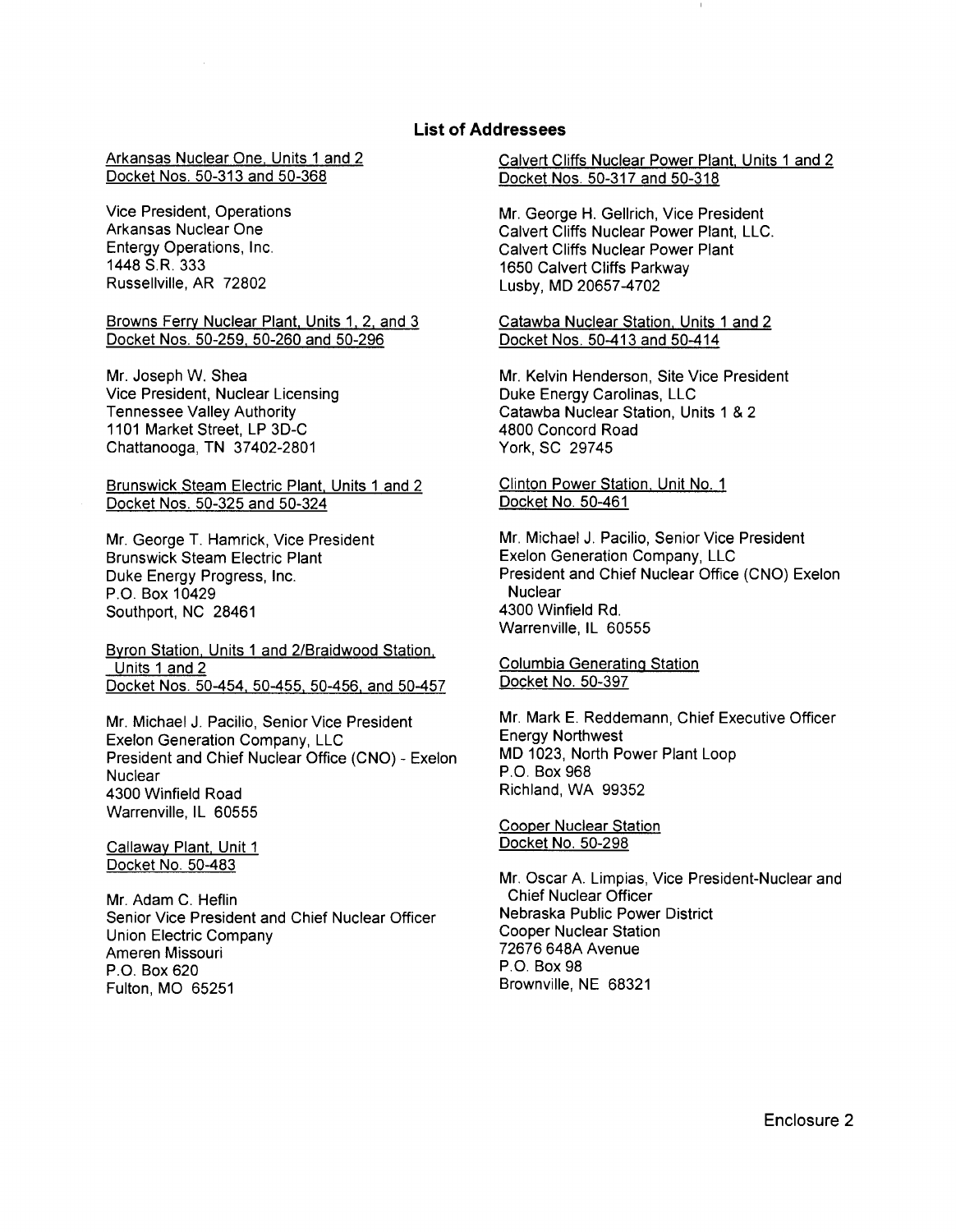Davis-Besse Nuclear Power Station. Unit 1 Docket No. 50-346

Mr. Ray Lieb, Vice President FirstEnergy Nuclear Operating Company c/o Davis-Besse NPS 5501 N. State Route 2 Oak Harbor, OH 43449-9760

### Diablo Canyon Power Plant. Unit Nos. 1 and 2 Docket Nos. 50-275 and 50-323

Mr. Edward D. Halpin, Senior Vice President and Chief Nuclear Officer Pacific Gas and Electric Company P.O. Box 56 Mail Code 104/6 Avila Beach, CA 93424

#### Dresden Nuclear Power Station. Units 2 and 3 Docket Nos. 50-237 and 50-249

Mr. Michael J. Pacilio, Senior Vice President Exelon Generation Company, LLC President and Chief Nuclear Office Exelon Nuclear 4300 Winfield Road Warrenville, IL 60555

Duane Arnold Energy Center Docket No. 50-331

Mr. Rich Anderson, Site Vice President Next Era Energy Duane Arnold Energy Center 3277 DAEC Road Palo, lA 52324-9785

Edwin I. Hatch Nuclear Plant Units 1 and 2 Docket Nos. 50-321 and 50-366

Mr. C. R. Pierce, Regulatory Affairs Director Southern Nuclear Operating Co., Inc. P.O. Box 1295 / BIN B038 Birmingham, AL 35201-1295

Fermi, Unit 2 Docket No. 50-341

Mr. Joseph H. Plona, Senior VP and Chief Nuclear **Officer** Detroit Edison Company Fermi 2- 210 NOC 6400 North Dixie Highway Newport, Ml 48166

Fort Calhoun Station. Unit 1 Docket No. 50-285

Mr. Louis Cortopassi, Vice President and Chief Nuclear Officer Omaha Public Power District Fort Calhoun Station Mail Stop FC-2-4 9610 Power Lane Blair, NE 68008

Grand Gulf Nuclear Station. Unit 1 Docket No. 50-416

Vice President, Operations Entergy Operations, Inc. Grand Gulf Nuclear Station P.O. Box 756 Port Gibson, MS 39150

H. B. Robinson Steam Electric Plant. Unit No. 2 Docket No. 50-261

Mr. William R. Gideon, Vice President H.B. Robinson Steam Electric Plant Duke Energy Progress, Inc. 3581 West Entrance Road Hartsville, SC 29550

Hope Creek Generating Station Docket No. 50-354

Mr. Thomas Joyce, President and Chief Nuclear **Officer** PSEG Nuclear LLC - N09 P. 0. Box 236, Hancocks Bridge, NJ 08038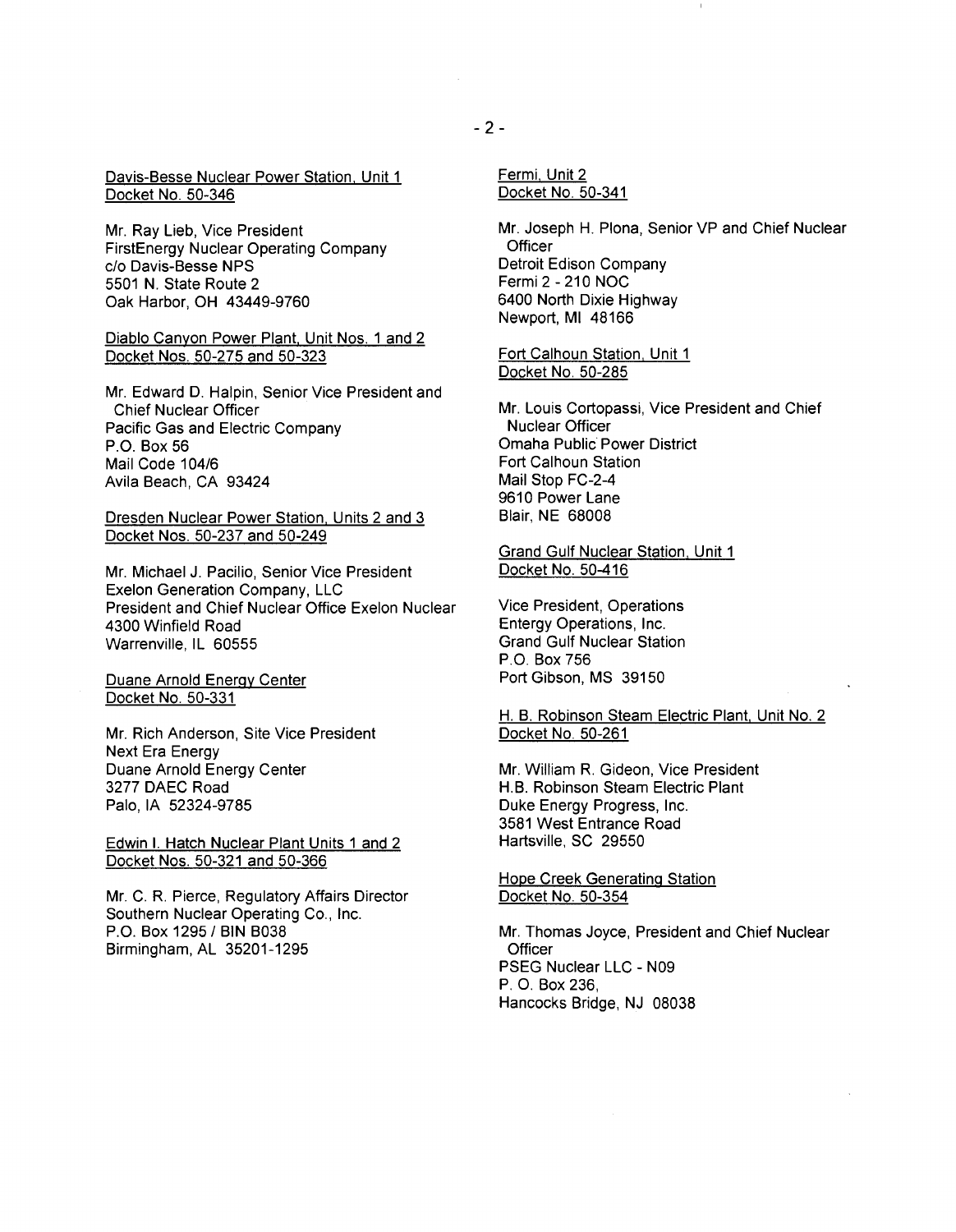Indian Point Nuclear Generating Unit Nos. 2 and 3 Docket Nos. 50-247and 50-286

Vice President, Operations Entergy Nuclear Operations, Inc. Indian Point Energy Center 450 Broadway, GSB P.O. Box 249 Buchanan, NY 10511-0249

James A. FitzPatrick Nuclear Power Plant Docket No. 50-333

Mr. Chris Adner, Licensing Manager Entergy Nuclear Operations, Inc. James A. FitzPatrick Nuclear Power Plant P.O.Box110 Lycoming, NY 13093

Joseph M. Farley Nuclear Plant, Units 1 and 2 Docket Nos. 50-348 and 50-364

Mr. C. R. Pierce, Regulatory Affairs Director Southern Nuclear Operating Co., Inc. P.O. Box 1295/ BIN 038 Birmingham, AL 35201-1295

LaSalle County Station. Units 1 and 2 Docket Nos. 50-373 and 50-374

Mr. Michael J. Pacilio, Senior Vice President Exelon Generation Company, LLC President and Chief Nuclear Office (CNO) Exelon **Nuclear** 4300 Winfield Road Warrenville, IL 60555

Limerick Generating Station. Units 1 and 2 Docket Nos. 50-352 and 50-353

Mr. Michael J. Pacilio, President and Chief Nuclear **Officer** Exelon Nuclear 4300 Winfield Rd. Warrenville, IL 60555

Mr. David A. Heacock, President and Chief Nuclear **Officer** Dominion Nuclear Connecticut, Inc. lnnsbrook Technical Center 5000 Dominion Boulevard Glen Allen, VA 23060

Monticello Nuclear Generating Plant. Unit 1 Docket No. 50-263

Ms. Karen D. Fili, Site Vice President Northern States Power Company- Minnesota Monticello Nuclear Generating Plant 2807 West County Road 75 Monticello, MN 55362-9637

Nine Mile Point Nuclear Station. Units 1 and 2 Docket Nos. 50-220 and 50-410

Mr. Christopher Costanzo, Vice President Nine Mile Point Nuclear Station, LLC P. 0. Box 63 Lycoming, NY 13093

North Anna Power Station. Units 1 and 2 Docket Nos. 50-338 and 50-339

Mr. David A. Heacock, President and Chief Nuclear **Officer** Virginia Electric & Power Company lnnsbrook Technical Center 5000 Dominion Blvd. Glen Allen, VA 23060

Oconee Nuclear Station. Units 1. 2 and 3 Docket Nos. 50-236. 50-270 and 50-287

Mr. Scott Batson Vice President, Oconee Nuclear Station Duke Energy Carolinas, LLC 7800 Rochester Highway Seneca, SC 29672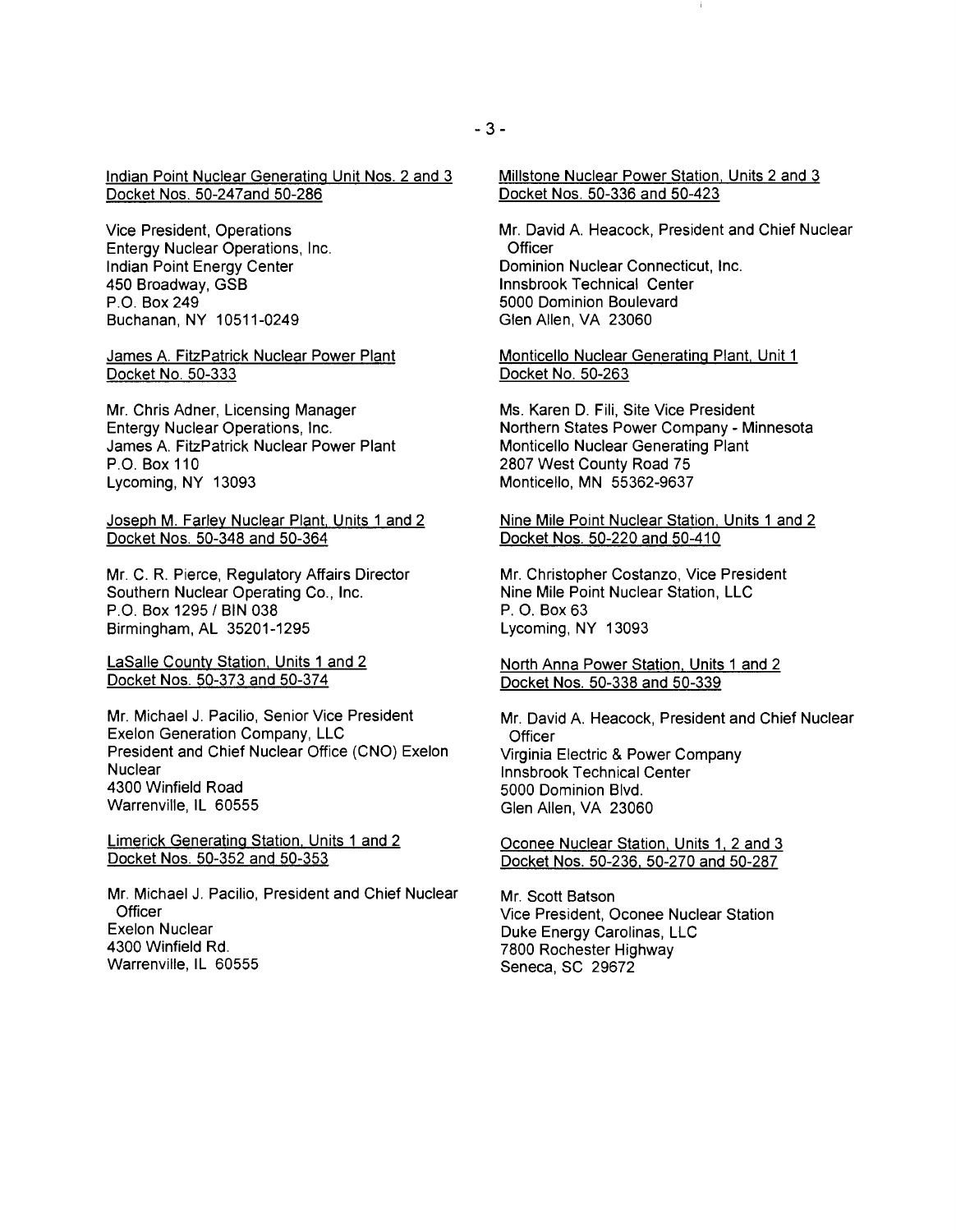### Oyster Creek Nuclear Generating Station Docket No. 50-219

Mr. Michael J. Pacilio President and Chief Nuclear Officer Exelon Nuclear 4300 Winfield Road Warrenville, IL 60555

#### Palisades Nuclear Plant Docket No. 50-355

Mr. Anthony J. Vitale, Vice President, Operations Entergy Nuclear Operations, Inc. Palisades Nuclear Plant 27780 Blue Star Memorial Highway Covert, Ml 49043-9530

Palo Verde Nuclear Generating Station. Units 1. 2. and 3 Docket Nos. 50-528. 50-529 and 50-530

Mr. Randall K. Edington Executive Vice President Nuclear/CNO Arizona Public Service Company P.O. Box 52034, MS 7602 Phoenix, AZ 85072-2034

Peach Bottom Atomic Power Station. Units 2 and 3 Docket Nos. 50-277 and 50-278

Mr. Michael J. Pacilio, President and Chief Nuclear **Officer** Exelon Nuclear 4300 Winfield Road Warrenville, IL 60555

Perry Nuclear Power Plant, Unit 1 Docket No. 50-440

Mr. Ernest J. Harkness, President and Chief Nuclear Officer FirstEnergy Nuclear Operating Company Perry Nuclear Power Plant 10 Center Road, A290 Perry, OH 44081

Pilgrim Nuclear Power Station Unit No. 1 Docket No. 50-293

Mr. John Dent, Jr., Vice President - Site VP Pilgrim Nuclear Power Station 600 Rocky Hill Road Plymouth, MA 02360-5508

Point Beach Nuclear Plant. Units 1 and 2 Docket Nos. 50-266 and 50-301

Mr. Larry Meyer, Site Vice President NextEra Energy Point Beach, LLC Point Beach Nuclear Plant, Units 1 & 2 6610 Nuclear Road Two Rivers, WI 54241-9516

Prairie Island Nuclear Generating Plant. Units 1 and 2 Docket Nos. 50-282 and 50-306

Mr. James E. Lynch, Site Vice President Northern States Power Company- Minnesota Prairie Island Nuclear Generating Plant 1717 Wakonade Drive East Welch, MN 55089-9642

Quad Cities Nuclear Power Station. Units 1 and 2 Docket Nos. 50-254 and 50-265

Mr. Michael J. Pacilio, Senior Vice President Exelon Generation Company, LL President and Chief Nuclear Office (CNO) Exelon Nuclear 4300 Winfield Road Warrenville, IL 60555

R. E. Ginna Nuclear Power Plant Docket No. 50-244

Mr. Joseph E. Pacher, Vice President R.E. Ginna Nuclear Power Plant R.E. Ginna Nuclear Power Plant, LLC 1503 Lake Road Ontario, NY 14519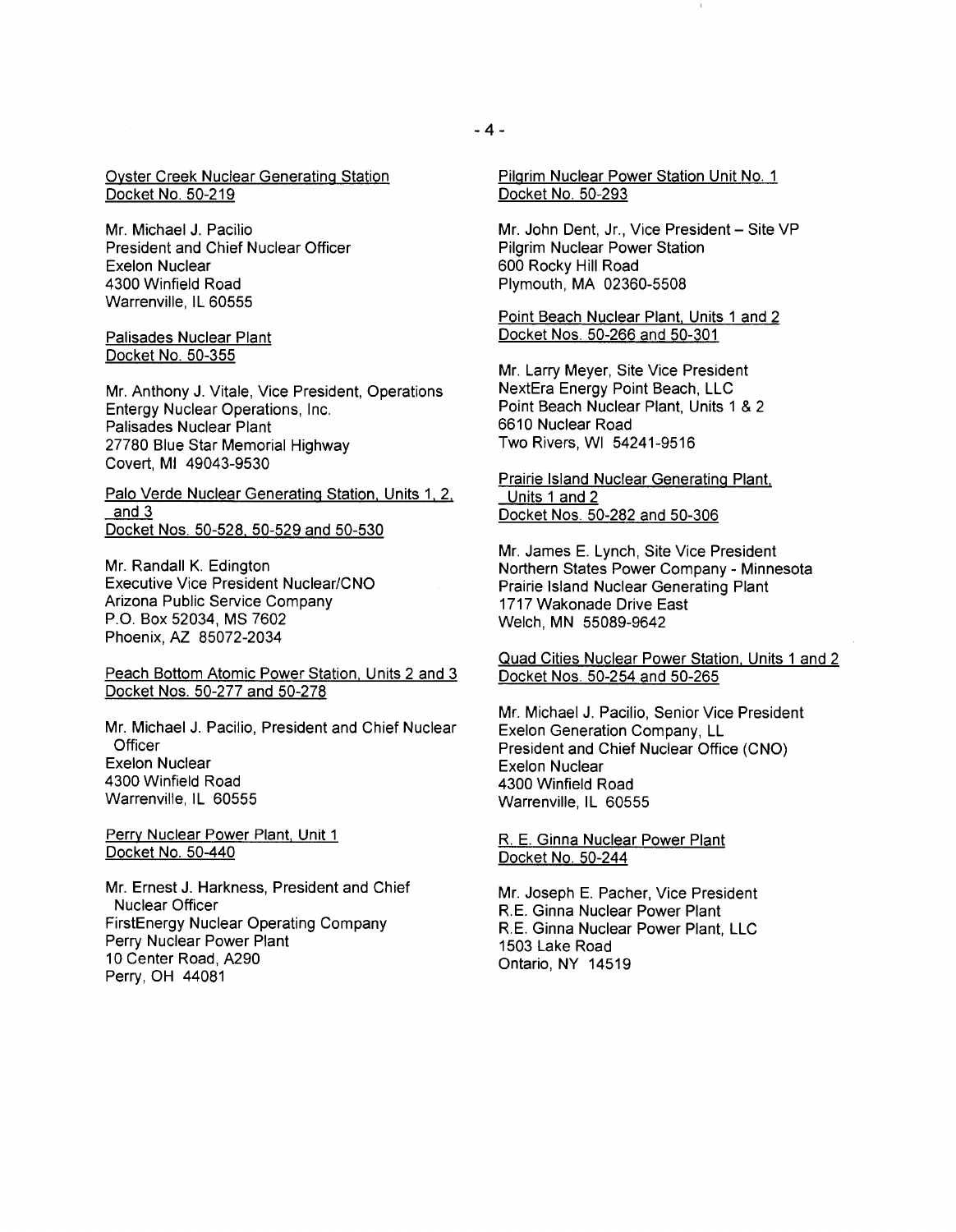#### River Bend Station. Unit 1 Docket No. 50-458

Vice President, Operations Entergy Operations, Inc. River Bend Station 5485 U.S. Highway 61N St. Francisville, LA 70775

#### Salem Nuclear Generating Station. Units 1 and 2 Docket Nos. 50-272 and 50-311

Mr. Thomas Joyce President and Chief Nuclear Officer PSEG Nuclear LLC-N09 P. 0. Box 236 Hancocks Bridge, NJ 08038

### Shearon Harris Nuclear Power Plant. Unit 1 Docket No. 50-400

Mr. Ernest J. Kapopoulos, Jr., Vice President Duke Energy Progress, Inc. Shearon Harris Nuclear Power Plant P.O. Box 165, Mail Zone 1 New Hill, NC 27562-0165

South Texas Project. Units 1 and 2 Docket Nos. 50-498 and 50-499

Mr. Dennis L. Koehl, President and CEO/CNO STP Nuclear Operating Company South Texas Project Electric Generating Station P.O. Box 289 Wadsworth, TX 77483

St. Lucie Plant Units 1 and 2 Docket Nos. 50-335 and 50-289

Mr. Mano Nazar, Executive VP and Chief Nuclear **Officer** NextEra Energy P. 0. Box 14000 700 Universe Boulevard Juno Beach, FL 33408-0420

Mr. David A. Heacock, President & Chief Nuclear **Officer** Virginia Electric & Power Company 5000 Dominion Blvd. Glen Allen, VA 23060

Susquehanna Steam Electric Station. Units 1 and 2 Docket Nos. 50-387 and 50-388

Mr. Timothy S. Rausch, Senior Vice President and Chief Nuclear Officer PPL Susquehanna, LLC 769 Salem Boulevard NUCSB3 Berwick, PA 18603-0467

Three Mile Island Nuclear Station. Unit 1 Docket No. 50-289

Mr. Michael J. Pacilio, President and Chief Nuclear **Officer** Exelon Nuclear 4300 VVinfield Road VVarrenville, IL 60555

Turkey Point Units 3 and 4 Docket Nos. 50-250 and 50-251

Mr. Mano Nazar, Executive VP and Chief Nuclear **Officer** NextEra Energy P. 0. Box 14000 Juno Beach, FL 33408-0420

#### Vermont Yankee Nuclear Power Station Docket No. 50-271

Christopher J. VVamser, Site Vice President Entergy Nuclear Operations, Inc. Vermont Yankee Nuclear Power Station 320 Governor Hunt Road Vernon, VT 05354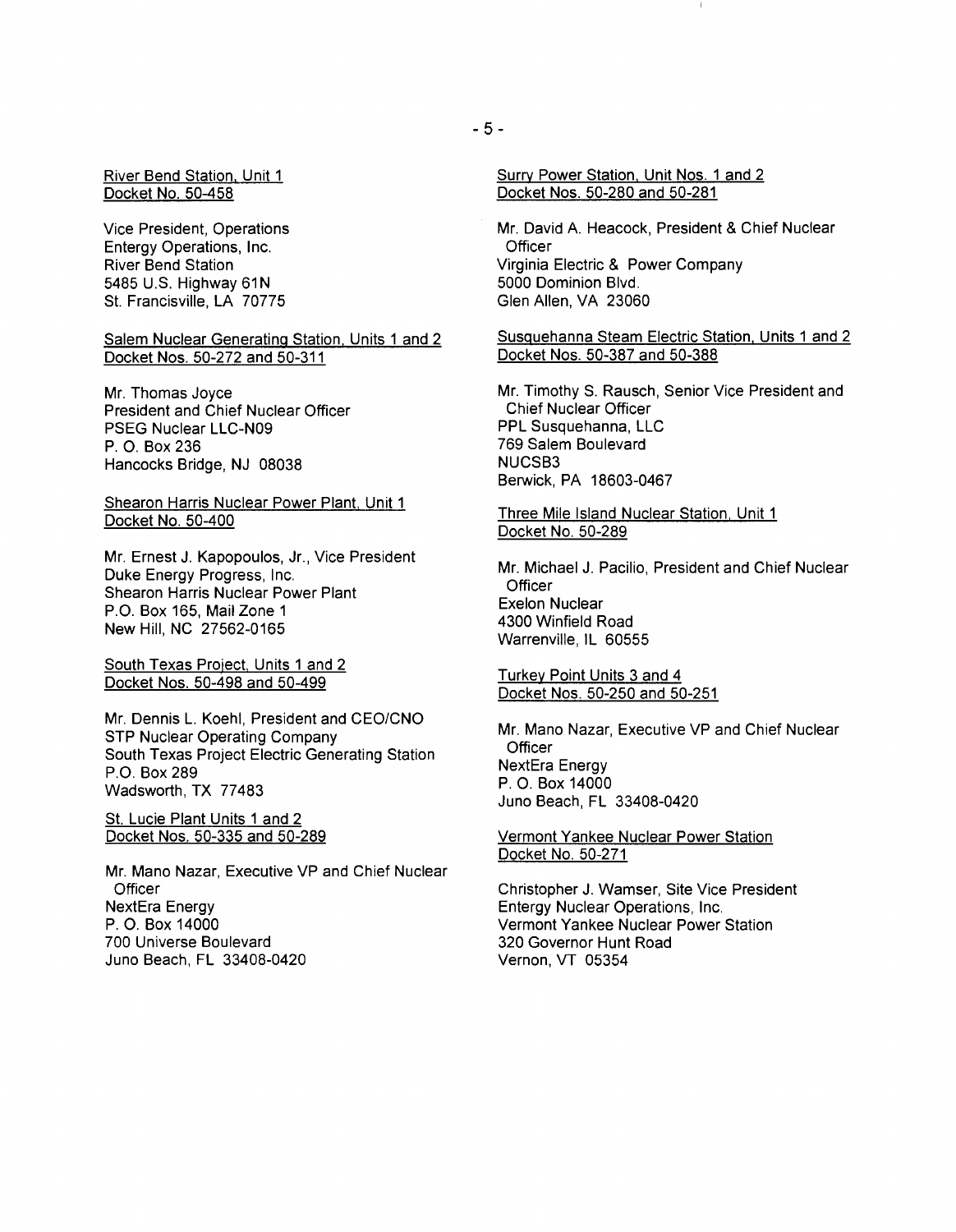Virgil C. Summer Nuclear Station. Unit 1 Docket No. 50-395

Mr. Thomas D. Gatlin, Vice President Nuclear Operations South Carolina Electric & Gas Company Virgil C. Summer Nuclear Station Post Office Box 88, Mail Code 800 Jenkinsville, SC 29065

Vogtle Electric Generating Plant. Units 1 and 2 Docket Nos. 50-424 and 50-425

Mr. C. R. Pierce, Regulatory Affairs Director Southern Nuclear Operating Co., Inc. P.O. Box 1295 / BIN 038 Birmingham, AL 35201-1295

Waterford Steam Electric Station. Unit 3 Docket No. 50-382

Vice President, Operations Entergy Operations, Inc. Waterford Steam Electric Station, Unit 3 17265 River Road Killona, LA 70057-0751

Watts Bar Nuclear Plant. Unit 1 Docket No. 50-390

Mr. Joseph W. Shea, Corporate Manager, Nuclear Licensing Tennessee Valley Authority 1101 Market Street, LP 3D-C Chattanooga, TN 37402-2801

William B. McGuire Nuclear Station. Units 1 and 2 Docket Nos. 50-369 and 50-370

Mr. Steven D. Capps, Vice President McGuire Site Duke Energy Carolinas, LLC McGuire Nuclear Station 12700 Hagers Ferry Road Huntersville, NC 28078-8985

Mr. Matthew W. Sunseri President and Chief Executive Officer Wolf Creek Nuclear Operating Corporation P.O. Box 411 Burlington, KS 66839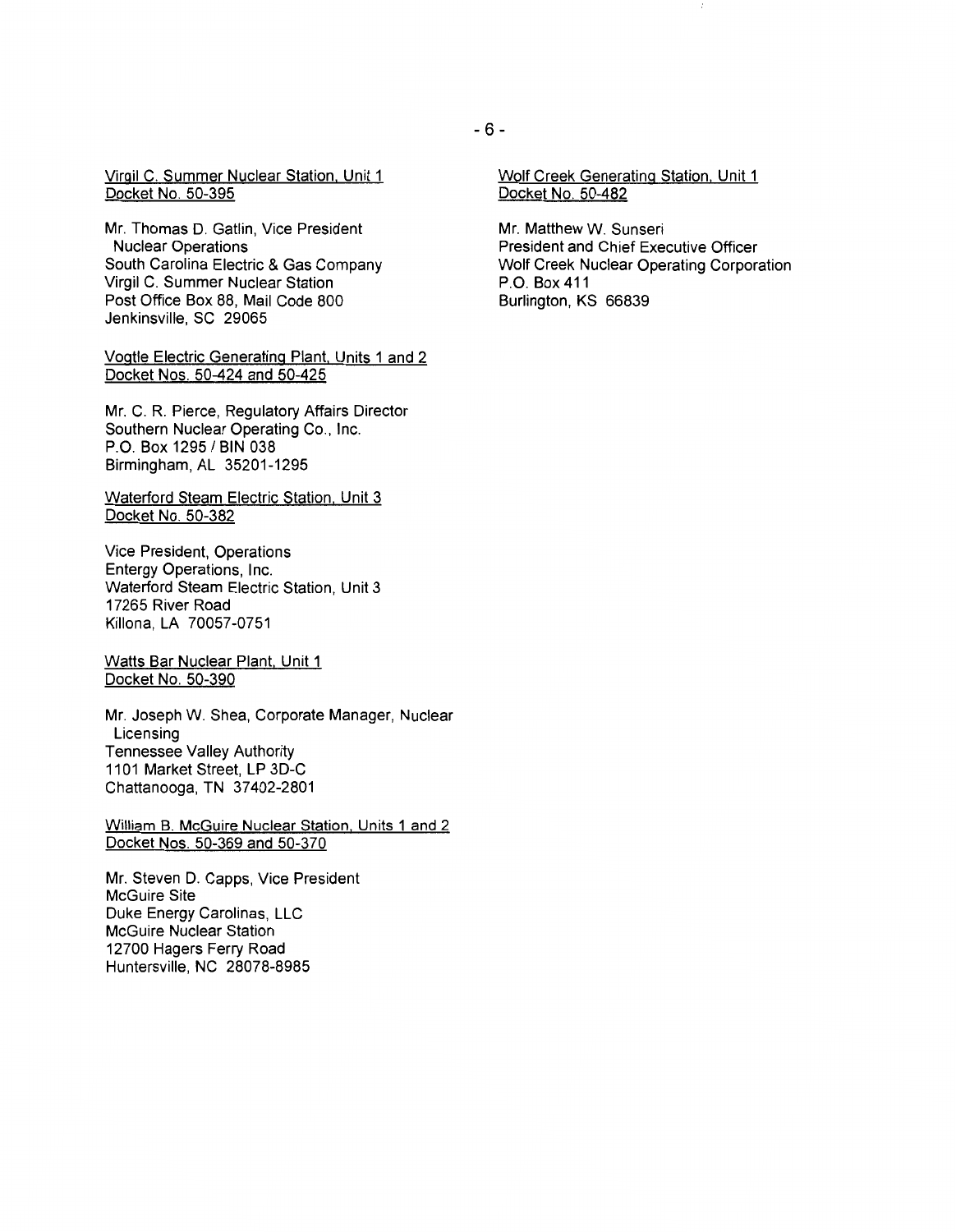## To Those on the Enclosed List

## SUBJECT: REQUEST FOR ADDITIONAL INFORMATION ASSOCIATED WITH NEAR-TERM TASK FORCE RECOMMENDATION 2.3, SEISMIC WALKDOWNS

On March 12, 2012, the U.S. Nuclear Regulatory Commission (NRC) staff issued a letter requesting additional information per Title 10 of the Code of Federal Regulations, Section 50.54(f) (hereafter called the 50.54(f) letter). The 50.54(f) letter requested that licensees conduct seismic hazard walkdowns to verify the plant configuration with the current licensing basis. The licensees stated by letter that the seismic walkdowns would be performed in accordance with Electric Power Research Institute EPRI-1025286, "Seismic Walkdown Guidance for Resolution of Fukushima Near-Term Task Force Recommendation 2.3: Seismic." Following the NRC staff's initial review of the walkdown reports, regulatory site audits were conducted at a sampling of plants. Based on the walkdown report reviews and site audits, the staff identified additional information necessary to allow the staff to complete its assessments.

Enclosed is a request for additional information (RAI) related to seismic walkdowns. The NRC staff requests that you respond no later than 30 days from the date of this letter. If you have any questions related to the enclosed RAI or the requested submission date, please contact your assigned plant Project Manager.

Sincerely,

*Ira/* 

Robert H. Beall, Chief Plant Licensing Branch 1-1 Division of Operating Reactor Licensing Office of Nuclear Reactor Regulation

Enclosures:

- 1. Request for Additional Information
- 2. Addressee List

cc w/encls: Listserv

DISTRIBUTION: See next page

| ADAMS ACCESSION NO. ML 13304D410 |                          |                          | ⊤via e-mair   |
|----------------------------------|--------------------------|--------------------------|---------------|
| <b>OFFICE</b>                    | <b>INRR/JLD/PMB</b>      | <b>INRR/DORL/LPL4/LA</b> | INRO/DSEA/DD  |
| NAME                             | l GEMiller RKuntz for    | <b>JBurkhardt</b>        | l SFlanders * |
| DATE                             | 10/31/13                 | 11/1/13                  | 10/30/13      |
| <b>OFFICE</b>                    | INRR/JLD/PMB/BC          | NRR/DORL/LPL1-1/BC I     |               |
| NAME <sup>[</sup>                | MMitchell (GEMiller for) | ∣RBeall                  |               |
| DATE                             | 11/1/13                  | 11/1/13                  |               |

ADAMS Accession No. ML 133048418 \*via e-mail

OFFICIAL RECORD COPY